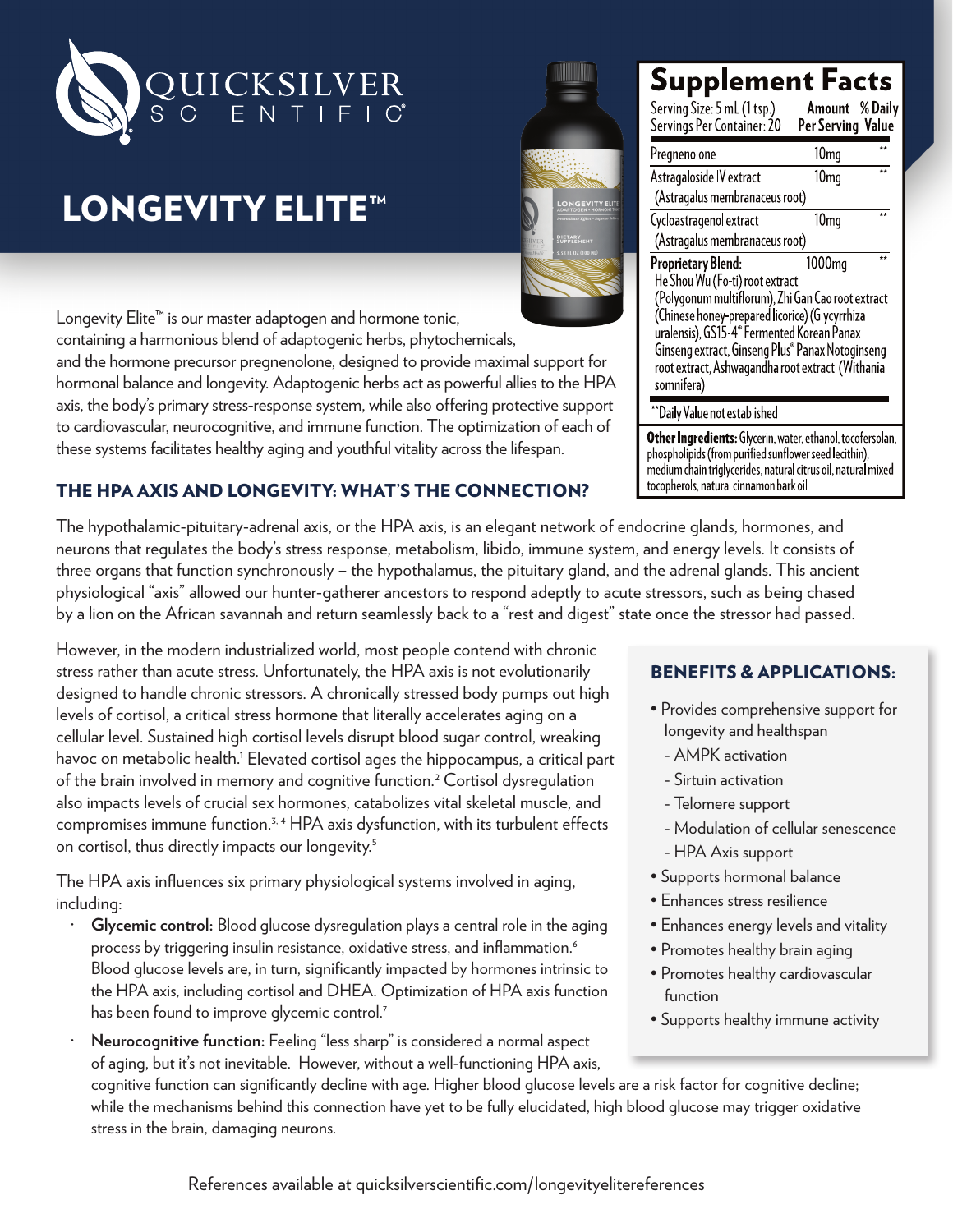- **· Cardiovascular health:** Heart disease and atherosclerosis are manifestations of biological aging or aging that occurs as the body gradually accumulates damage to cells and tissues; this process is distinct from chronological aging, defined as one's age in years. Chronic stress increases the release of epinephrine and norepinephrine - neurochemicals that raise blood pressure. Elevated blood pressure, in turn, damages the vascular endothelium, precipitating cardiovascular disease. Optimization of HPA axis function can thus improve cardiovascular health.
- **· Sex hormone status:** Hyperactivation of the HPA axis changes the expression of genes involved in sex hormone synthesis and can lead to declines or imbalances in estrogen, progesterone, testosterone, and DHEA, the body's most important sex hormones. Suboptimal levels of these hormones adversely contribute to low vitality during the aging process.
- **· Immune function and inflammation:** A chronically activated stress response adversely impacts the body's antiinflammatory responses, leading to chronic inflammation. Chronic inflammation, in turn, drives a loss of Th1 status, increasing the body's vulnerability to infection. This chain of events is one reason why chronic stress contributes to aging and a reduced ability to fight off pathogens. Chronic stress can also dampen total cortisol production; insufficient levels of cortisol, particularly first thing in the morning, impairs immune surveillance and allows dysfunctional autoreactive immune cells to escape destruction. Over time, this dysfunctional process may lead to the onset of autoimmunity.<sup>8</sup>
- **· Telomere biology:** Cortisol levels are closely related to the length of telomeres, regions of repetitive nucleotide sequences (nucleotides are the building blocks of DNA) found at the end of each chromosome in the body. Telomeres protect the chromosome from damage and serve as a "buffer," safeguarding the chromosome during the cell replication process. However, telomeres are also shortened with each round of chromosome replication, contributing to the aging process.<sup>9</sup> By balancing HPA axis function, we may be able to attenuate telomere shortening, thus addressing a critical node in the aging process.

### OPTIMIZE LONGEVITY WITH PREGNENOLONE & TIME-HONORED ADAPTOGENIC HERBS

The HPA axis has far-reaching effects on numerous drivers of aging. Through strategic supplementation with the "mother hormone," pregnenolone, and adaptogens, we can support healthy HPA function and longevity. Adaptogens are plants and plant extracts that fortify the body against the effects of physiological, mental, and emotional stress. They boost stress resilience by inducing a mild stress response when consumed; this process, referred to as "hormesis," allows our bodies to become more vigorous and vital. Pregnenolone complements the activity of adaptogens by acting as a steroidal precursor to our essential HPA axis and sex hormones.

#### PREGNENOLONE

Each of the body's steroid hormones, including cortisol, estrogen, progesterone, testosterone, and DHEA, is biosynthesized from an endogenous steroid precursor, pregnenolone. Pregnenolone helps maintain a normal balance between the body's stress and sex hormones. It is synthesized in various tissues, including the brain, adrenal glands, skin, testicles, ovaries, and retina.

#### BUSTING THE MYTH OF THE "PREGNENOLONE STEAL"

Chronic stress was previously thought to deplete pregnenolone through a process referred to as the "pregnenolone steal." The pregnenolone steal concept posits that when stress is high, the body shunts pregnenolone down a path that culminates in cortisol production, leaving less pregnenolone available to create anti-inflammatory DHEA and vital sex hormones. However, we now understand that there is no single pool of pregnenolone available for all steroid hormone synthesis. Thus, demand for the production of cortisol in the adrenal cortex will not necessarily drain pregnenolone available for estrogen, progesterone, or testosterone production. The downregulated production of sex hormones in response to stress is more a factor of processes such as feedback inhibition, receptor signaling, and gene expression that ultimately influence hormone production.

Supplying the body with pregnenolone supports healthy HPA axis function and aging by facilitating the balanced production of ALL steroid hormones. Pregnenolone is a neuroactive steroid that influences memory processes and healthy brain aging.10 Pregnenolone supplementation may enhance DHEA production; DHEA is an anti-inflammatory hormone that improves blood glucose balance, cardiovascular health, brain function, and sexual function. DHEA levels peak between the ages of 25 and 30 and decline from there. DHEA levels are also downregulated by chronic stress. Conversely, robust levels of DHEA support healthy aging.[11]

References available at quicksilverscientific.com/longevityelitereferences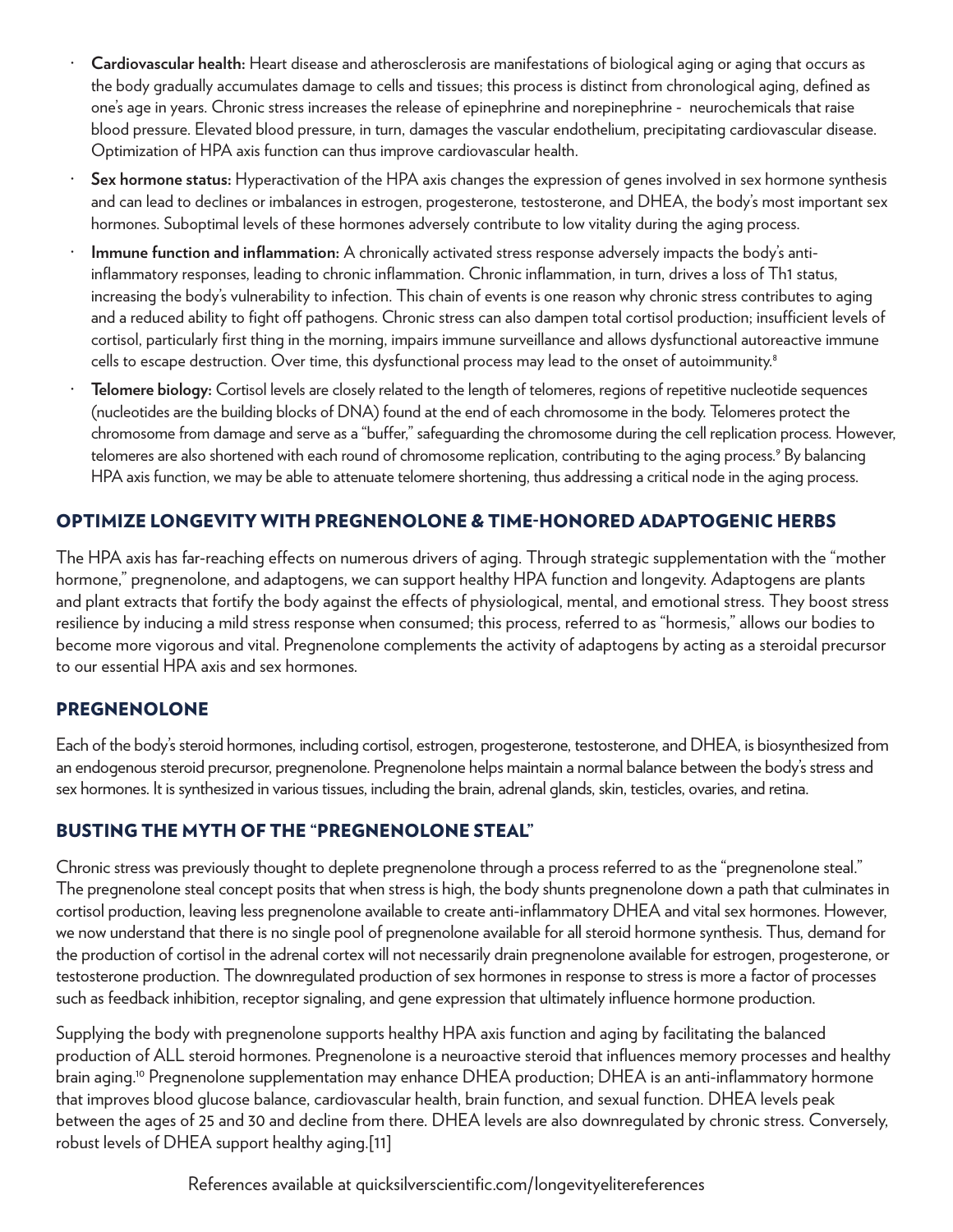#### ASTRAGALOSIDE IV AND CYCLOASTRAGENOL

*Astragalus membranaceous* is a revered herb in the Traditional Chinese Medicine botanical compendium. It contains two primary phytochemicals, Astragaloside IV and Cycloastragenol, that promote telomerase activity, maintaining and even restoring telomere length to inhibit aging at the cellular level and support overall physical vitality.

Astragaloside IV supports telomerase expression in critical immune cell populations and may stave off the decline in immune function that occurs with age.<sup>12</sup> Cycloastragenol supports telomerase expression in neuronal cells, supporting neuronal integrity.13 Through their regenerative effects on telomeres, astragalosides may restore tissue and organ function compromised by telomere shortening.

In preclinical research, whole extracts of Astragalus membranaceous have also been found to dampen the adverse effects of chronic stress on learning and memory processes, suggesting a role for this botanical in the maintenance of cognitive integrity during times of stress.<sup>14</sup> It also regulates immune function, including increasing the proliferation of B and T lymphocytes and regulating the expression of pro-inflammatory cytokines.15 Because immune function tends to decline with age, Astragalus may represent a useful therapeutic tool for regulating and optimizing the aging immune system.

## GS15-4® FERMENTED KOREAN PANAX GINSENG EXTRACT

In Traditional Chinese Medicine, Panax ginseng is a fundamental tonic used to tone the vital energy, or qi, of all bodily organs. In the USSR, Panax ginseng was introduced as an adaptogen, a substance that induces a mild stress response, thereby upregulating the body's own resilience to stress. Since its early inception as a tonifying, fortifying herb, Panax ginseng has remained a central herb for regulating the stress response and enhancing whole-body health.

Today, we know that ginseng is rich in primary bioactive constituents called ginsenosides. Ginsenosides have a four-ring, cholesterol-like skeleton, which appears to endow them with unique steroid hormone-like properties.16 More than 100 different ginsenosides have been isolated and identified in Panax ginseng; these ginsenosides may account for ginseng's powerful impacts on hormonal balance, libido, cognition, metabolic health, and overall vitality. Ginseng also contains polysaccharides, fatty acids, and other bioactive compounds that interact with our biology.

Research indicates that ginseng mitigates stress-induced gene expression and dampens the effects of chronic stress on the hippocampus, a critical portion of the brain that is impacted during aging and implicated in cognitive decline.<sup>17, 18</sup> Ginseng also enhances nitric oxide production for healthy cardiovascular aging. Ginsenosides also improve glycemic control, bolster levels of DHEA, the body's crucial anti-aging hormone, and upregulate AMPK, a critical cellular energy sensor intrinsically involved in the aging process.<sup>19, 20</sup>

Ginseng may alleviate menopausal symptoms by exerting beneficial estrogenic effects through interactions with estrogen receptor-alpha (ERa) and estrogen receptor-beta (ERß).16 Steep declines in ovarian estrogen production and reduced estrogen signaling at the cellular level in the brain, bones, and reproductive tissues may contribute to common menopause symptoms such as vaginal dryness, loss of bone density, brain fog, and weight gain. Supplementation with ginseng stimulates estrogenic activity and may counteract health declines associated with reduced estrogen levels.<sup>21</sup> Interestingly, activation of ERa and ERß by ginseng occurs in a tissue- and organ-specific manner, such that the plant's constituents modulate estrogen receptor activity in healthy tissues, but do not promote proliferative estrogen signaling by binding to cell receptors in estrogen-sensitive cancerous tissues.<sup>22, 23</sup>

### GINSENG PLUS® PANAX NOTOGINSENG

Panax notoginseng comes from the same plant genus as Panax ginseng but offers different benefits for healthy aging. Panax notoginseng contains phytochemicals called ginsenosides that modulate cellular senescence, the process by which somatic cells stop dividing and instead become stagnant secretors of pro-inflammatory compounds that ultimately exacerbate inflammation and damage neighboring cells. Senescent cells are implicated in many of the adverse changes associated with aging, including chronic inflammation and declines in immune function. By cleaning up senescent cells, Panax notoginseng supports an internal environment more conducive to healthy aging.<sup>24</sup>